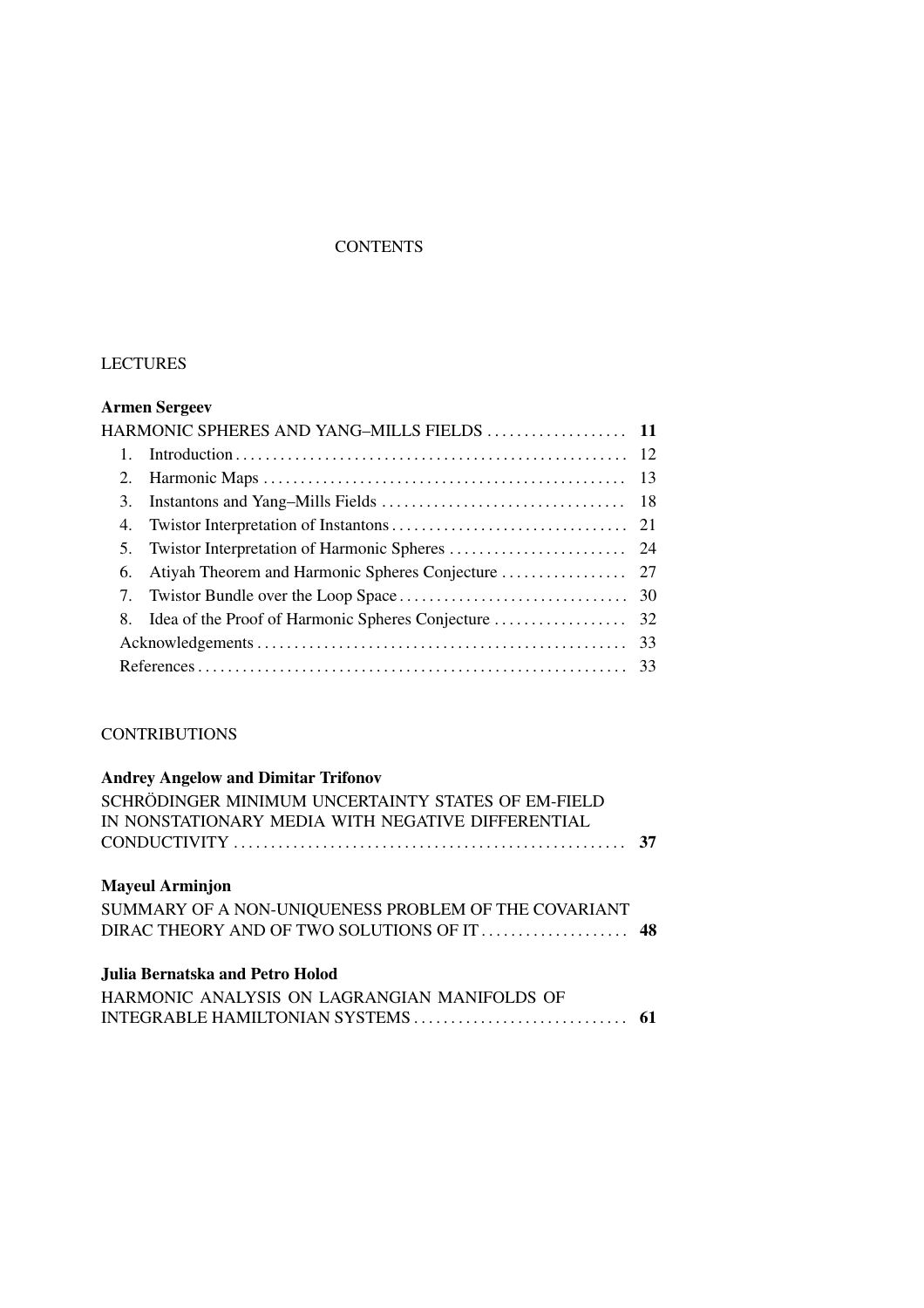| <b>Yuan-Jen Chiang</b>                                                                         |
|------------------------------------------------------------------------------------------------|
| f-BIHARMONIC MAPS BETWEEN RIEMANNIAN MANIFOLDS 74                                              |
| <b>Bogdana Georgieva</b>                                                                       |
| MULTIPARAMETER CONTACT TRANSFORMATIONS  87                                                     |
| Barbara Gołubowska, Vasyl Kovalchuk, Ewa Eliza Rożko and<br><b>Jan Jerzy Sławianowski</b>      |
| SOME CONSTRAINTS AND SYMMETRIES IN DYNAMICS OF<br>HOMOGENEOUSLY DEFORMABLE ELASTIC BODIES  103 |
| <b>Tomoyo Kanazawa</b>                                                                         |
| GREEN'S FUNCTION, WAVEFUNCTION AND WIGNER FUNCTION OF                                          |
| <b>Lubomir Kovachev and Daniela Georgieva</b>                                                  |
| A CLASS OF LOCALIZED SOLUTIONS OF THE LINEAR AND                                               |
| Petko Marinov, Mariana Hadzhilazova and Ivaïlo Mladenov                                        |
| CYLINDRICAL FLUID MEMBRANES AND THE EVOLUTIONS OF                                              |
| Vladimir Pulov, Edy Chacarov, Mariana Hadzhilazova and Ivaïlo Mladenov                         |
| SYMMETRY PROPERTIES OF THE MEMBRANE SHAPE EQUATION 152                                         |
| Ramona-Andreea Rohan                                                                           |
| SOME REMARKS ON THE EXPONENTIAL MAP ON THE GROUPS                                              |
| Antonio de Siqueira                                                                            |
| CONFORMAL FORM OF PSEUDO-RIEMANNIAN METRICS BY<br>NORMAL COORDINATE TRANSFORMATIONS II  176    |